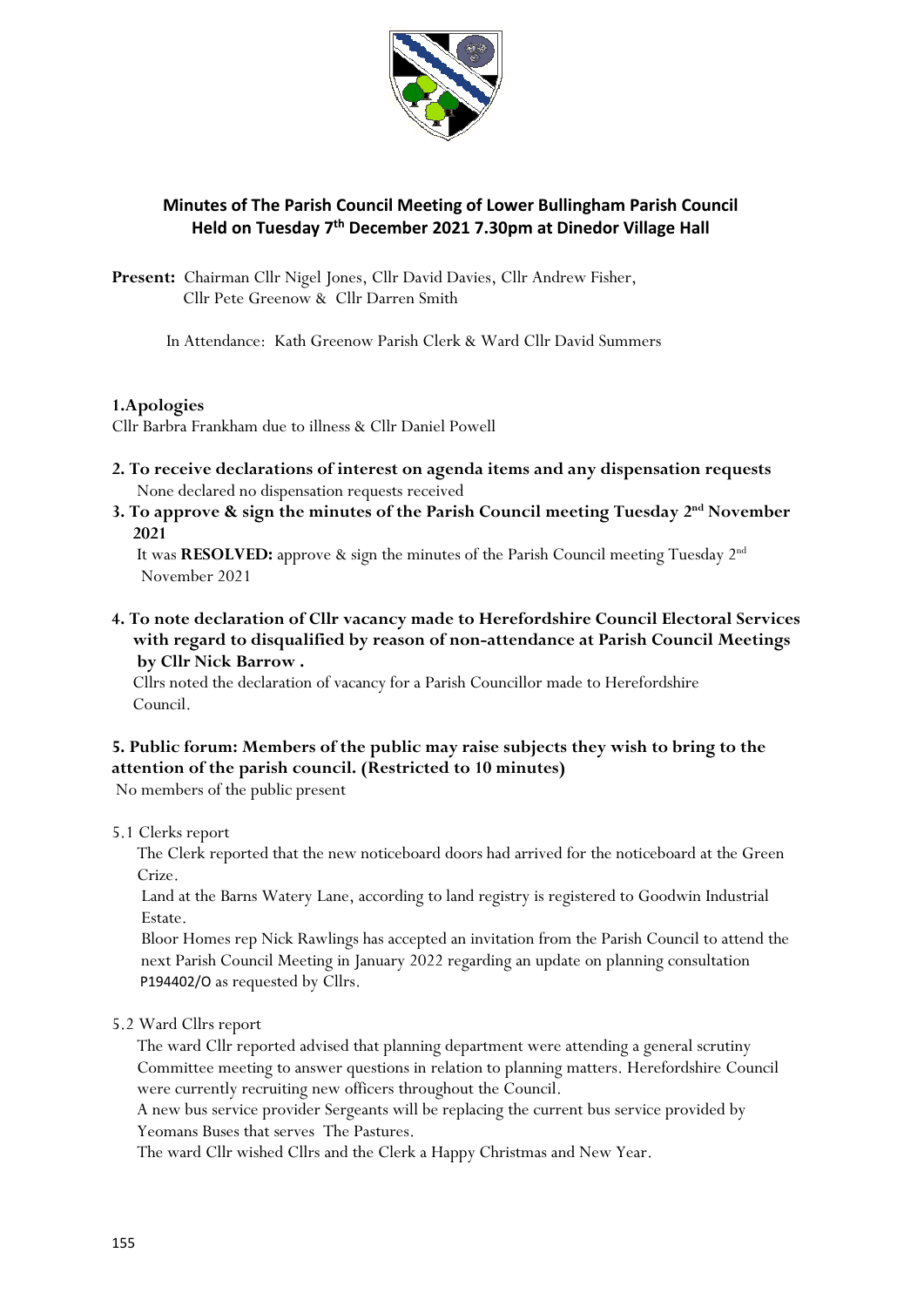## **6. Lengthsman**

6.1 To consider Lengthsman report

 Cllrs discussed the lengthsman report and it was **RESOLVED** that the work identified in the report is carried out by the lengthsman.

- 6.2 To consider lengthsman work required.
	- As per agenda item 6.1

## **7. Parish Footpaths**

- 7.1 To consider Parish Footpaths maintenance work required in the parish. No further footpaths work was identified
- 7.2 To consider issues relating to blocked access at The Woodlands (DD1 to a Restricted Byway and record a Restricted Byway in the Parishes of Lower Bullingham and Dinedor) Cllrs discussed the Matter of the blocked access, and it was **RESOLVED**: that the Clerk contacts Rob Hemblade of Herefordshire Council PROW

#### **8.Highways.**

- 8.1 To note drainage works to be carried out on Lower Bullingham Lane by Balfour Beatty commencing on 17<sup>th</sup> January 2022. Noted
- 8.1To consider road issues for reporting to Balfour Beatty.

 The Clerk was asked to contact Balfour Beatty to ascertain as to how often the drainage pipes under the railway bridge along Holme Lacy Road are inspected and maintained.

## **9. West Mercia Police - Safer Neighbourhood Team**

- 9.1 To Consider information from West Mercia Police Safer Neighbourhood Team. Cllrs considered and noted the information
- 9.2 To identify speeding hot spots in the Parish for reporting to Safer Neighbourhood Team to assist with carrying out some speed enforcement

 It was **RESOLVED**: that the Clerk contacts The Safer Neighbourhood Team to advise of the speeding hots spot and ask that speed enforcement is carried out. These being: The straight mile at Rotherwas, Holme Lacy Road leading towards the coop,

 The relief road from Rotherwas towards the roundabout leading onto the A49 at Grafton during night-time.

## **9.Planning**

9.1. To consider commenting on planning consultation: 214020 Land off Straight Mile Road Rotherwas Hereford

 Description: Installation of plinth to support public art installation, with associated development comprising bound gravel surface to match adjoining cycleway

 It was **RESOLVED**: that the application is UNSUPPORTED and the following comment is Submitted: The installation would be a protentional target for vandalism and graffiti.

9.2 To consider responding to Herefordshire Local Plan update – pre-consultation It was **RESOLVED**: that the Clerk submits the following. The Parish Council would very much Appreciate the Lower Bullingham Neighbourhood Plan is taken into account when planning applications are made in the Parish as the LBPCNDP is adopted by Herefordshire Council